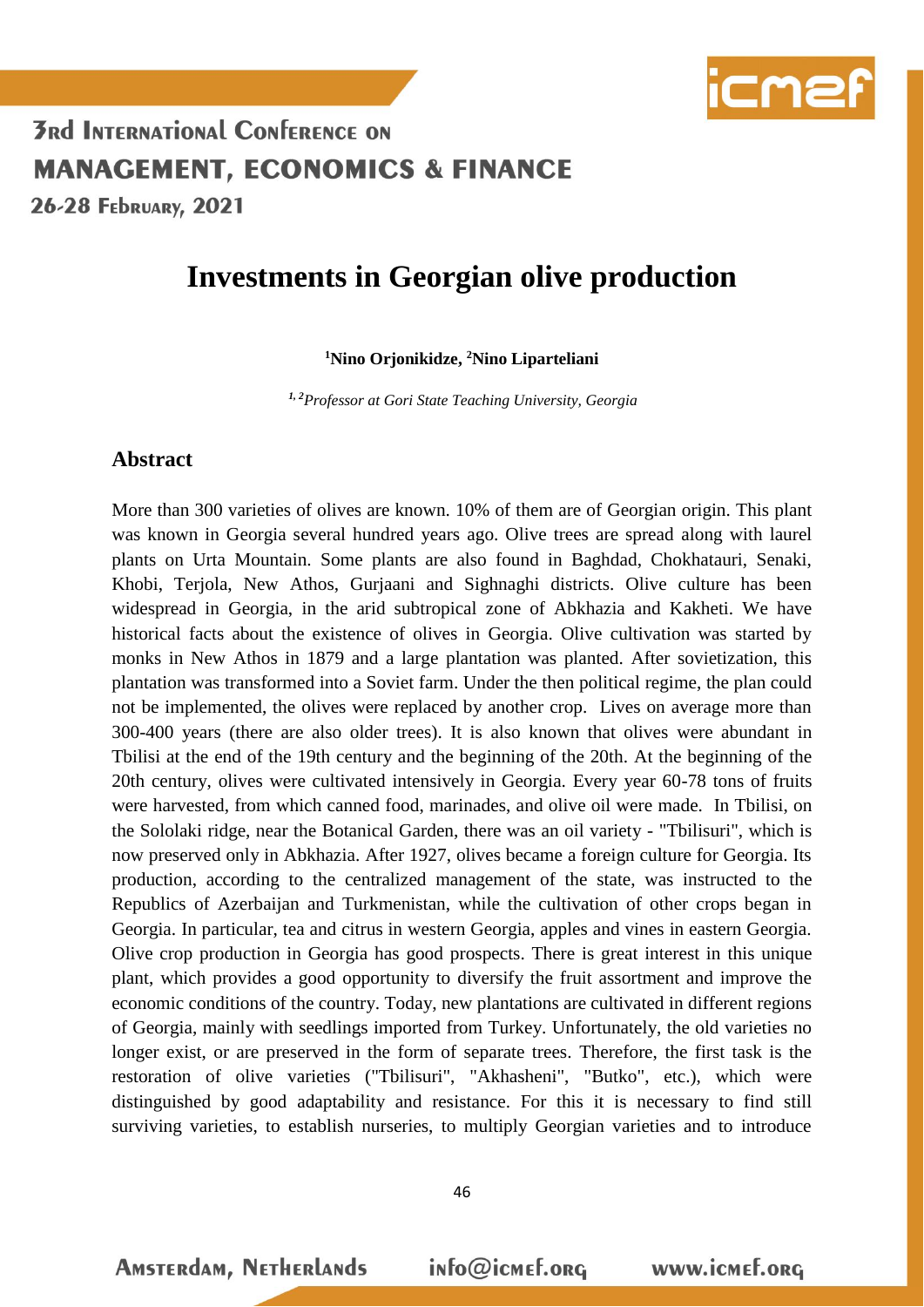

26-28 FEDRUARY, 2021

them in production. Expansion of oil fruit plantations for Georgia will become a source of additional employment. Increasing olive oil production will create 800, 1,000 jobs. **Keywords:** investment, production, employment, competition, promotion.

#### **Introduction**

Agriculture was a priority for all governments, and all governments included the Ministry of Agriculture, which spent significant funds on the development of the sector. Agriculture has been declared an even more important sector in Georgia since 2013 and has received more funding than before 2012. The free plowing-sowing program proved to be particularly productive, leading to an 11.3% growth of the sector in 2013. However, after that, in 2014- 2015, the growth rate decreased to 1.5%, and in 2017-2018, instead of growth, the sector experienced an annual decrease of about 3% (Jincharadze B. 2018.1). Products manufactured since 2016 has been reduced by about 100 million GEL. Both sown areas and the number of cattle have decreased. In total, the Georgian government spent more than one billion GEL in 2013-2018 to support agricultural development. This amount was allocated for preferential agro-credit, free plowing-sowing, financing of enterprises, project "Implement the Future", Georgian tea restoration program, agro-insurance, subsidizing the price of grapes and citrus, agricultural machinery, scientific research in the field, etc. In addition to the mentioned billion GEL, more than 300 million GEL was spent separately on the restoration and construction of reclamation infrastructure (Gelashvili M. 2018.2). Given the existing natural resources, is it possible to develop agriculture in Georgia in such a way that Georgia becomes a unique country in terms of agro-food products, to replace imports with local products and make agriculture one of the most important components of rapid economic growth? 80% of the consumer basket is imported to Georgia. At the same time we have all the necessary natural resources and conditions to produce these products locally instead of importing them. However, local production cannot replace imports. This data needs to be explained and analyzed. Most of the food products imported to us are the result of industrial production, be it dairy products, meat products or cereals. Economies of scale and modern technologies are crucial for the competitive production of food products in the twenty-first century. Industrial production, the technologies used in it, and economies of scale are the only way for competitive production of mass-produced agricultural products. Starting local production is not a problem in itself. Production, taken in isolation, is by no means a challenge and a difficulty. The main thing is to produce what is competitive and at the same time so that the producer remains profitable (Jincharadze B. 2015.4).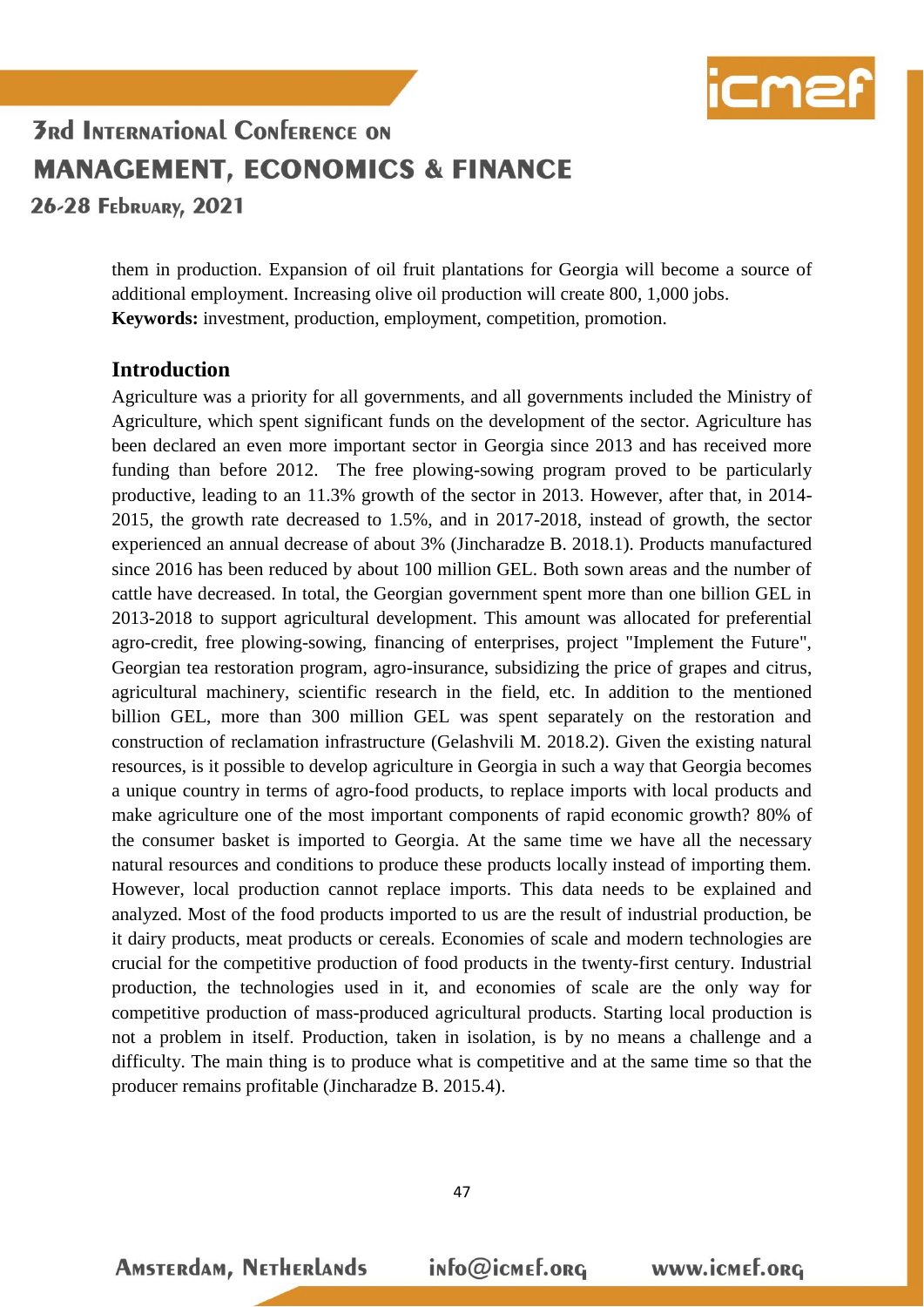

26-28 FEDRUARY, 2021

#### **Methodology:**

During the research we used general scientific methods: analysis, synthesis, observation, hypothesis and analogy.

There are more than 300 varieties of olives known in the world, more than 300 varieties of olives are known. 10% of them are of Georgian origin. This plant was known in Georgia several hundred years ago. Olive trees are spread along with laurel plants on Urta Mountain. Some plants are also found in Baghdad, Chokhatauri, Senaki, Khobi, Terjola, New Athos, Gurjaani and Sighnaghi districts. Olive culture has been widespread in Georgia, in the arid subtropical zone of Abkhazia and Kakheti. We have historical facts about the existence of olives in Georgia. Olive cultivation was started by monks in New Athos in 1879 and a large plantation was planted. After sovietization, this plantation was transformed into a Soviet farm. Under the then political regime, the plan could not be implemented, the olives were replaced by another crop. Lives on average more than 300-400 years (there are also older trees). It is also known that olives were abundant in Tbilisi at the end of the 19th century and the beginning of the 20th. At the beginning of the 20th century, olives were cultivated intensively in Georgia. Every year 60-78 tons of fruits were harvested, from which canned food, marinades, and olive oil were made. In Tbilisi, on the Sololaki ridge, near the Botanical Garden, there was an oil variety - "Tbilisuri", which is now preserved only in Abkhazia. After 1927, olives became a foreign culture for Georgia. Its production, according to the centralized management of the state, was instructed to the Republics of Azerbaijan and Turkmenistan, while the cultivation of other crops began in Georgia. In particular, tea and citrus in western Georgia, apples and vines in eastern Georgia. Olive crop production in Georgia has good prospects. There is great interest in this unique plant, which provides a good opportunity to diversify the fruit assortment and improve the economic conditions of the country.

Olive is an evergreen plant, the homeland of olives is considered to be the countries of the Mediterranean basin, where this crop has been cultivated since ancient times. Olives are rich in vitamins A, B1, B2, B4, B5, B6, B9, E, and K. It contains large amounts of unsaturated fatty acids to maintain normal cholesterol levels, prevents the development of atherosclerosis, heart attack, stroke and other cardiovascular diseases, as well as has a positive effect on the digestive tract, thanks to the antioxidants contained in the fruit, it is the best way to prevent premature aging and oncological diseases.

Olive is one of the oldest plants on earth, which has an important place in religious literature. About 3500 BC, the prophet Moses described Israel as a gracious, olive country. The whole landscape of Israel is still strewn with olive groves. They cover the plains of

48

**AMSTERdAM, NETHERLANDS**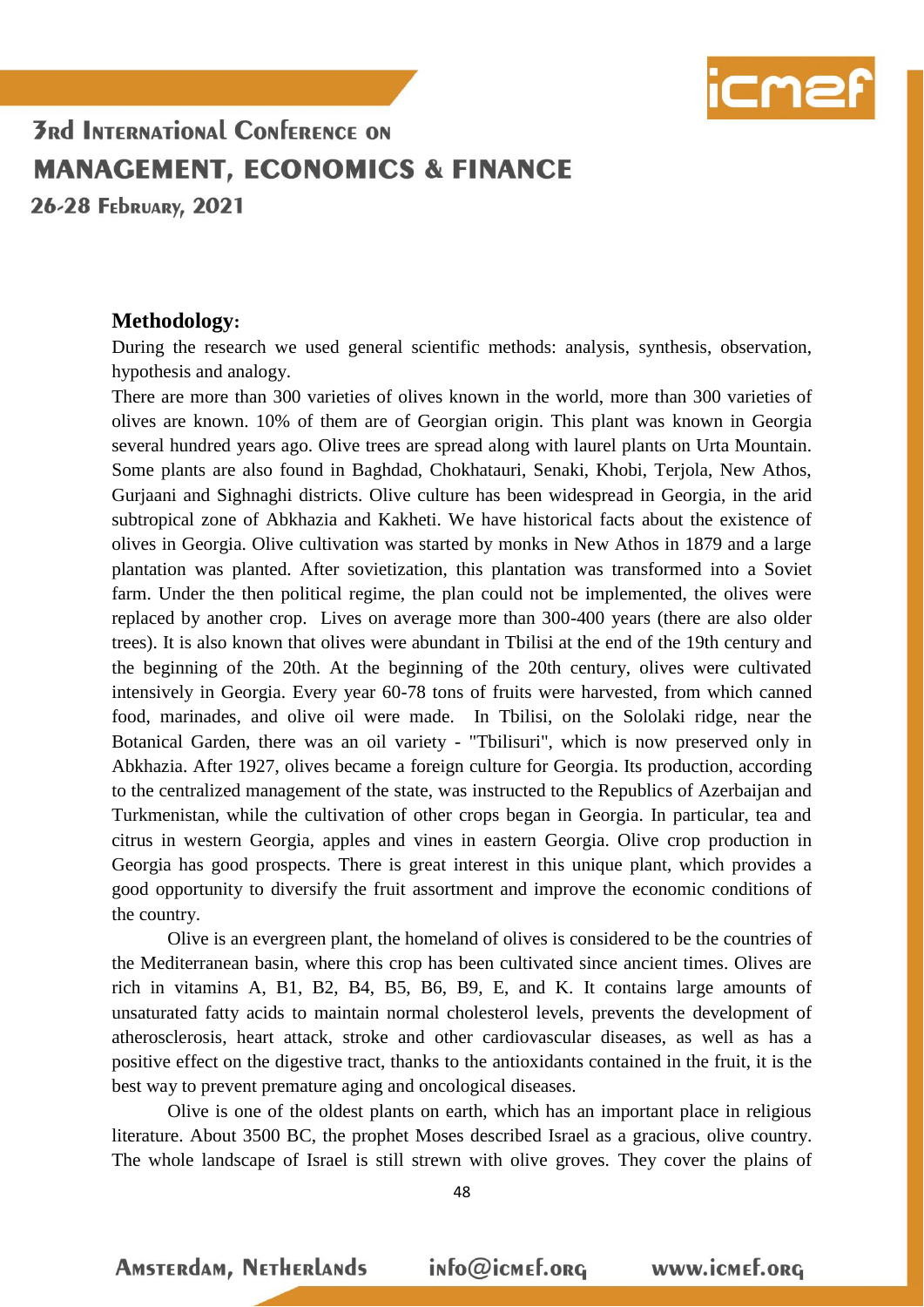

26-28 FEDRUARY, 2021

Sharon, the rocky slopes of Samaria, and the fertile fields of Galilee. Olives are mentioned several times in Scripture.

Olive oil is made from olives, its production is a difficult and time-consuming process in which most of the work is done by hand following the established rules. The soil for the olive oil plant is cultivated according to especially strict rules and neither soil nor plant growth will be allowed to be treated using chemicals. Olive oil is harvested when the fruit has accumulated the maximum amount of oil and its juice is more aromatic and at this time the fruit has the best taste properties. During the harvest, each plant is put in a grill so that the fallen olives are not damaged and do not come into contact with the ground. (Jincharadze B. 2015.11).

,,Inosystem" Ltd. started processing the olive oil production project in Georgia on October 20, 2018. Relevant works were performed in both architectural and technical and technological directions.

| agricultural measure       | Unit of         | Quantity | Unit price | <b>Total cost</b> |
|----------------------------|-----------------|----------|------------|-------------------|
|                            | measure         |          | (GEL)      | (GEL)             |
| Soil analysis              | ha              | 1        | 300        | 300               |
| Clean the plot from debris | ha              | 1        | 300        | 300               |
| Plantage                   | ha              | 1        | 250        | 250               |
| Application of mineral     | kg <sub>2</sub> | 400      | 1.25       | 500               |
| fertilizers                |                 |          |            |                   |
| Ploughing and loosening    | ha              | 1        | 200        | 200               |
| Cultivation, levelling     | ha              | 1        | 120        | 100               |
| Plot planning              | ha              | 1        | 150        | 150               |
| Remove the pit             | pieces          | 500      | 0.20       | <b>100</b>        |
| Purchase of seedlings      | pieces          | 500      | 6.00       | 3000              |
| Planting                   | pieces          |          | 0.20       | 100               |
| Total                      |                 |          |            | 5000              |

**Table # 1 Orientating cost for garden cultivation and planting (1 ha)**

 $\triangleright$  The architectural project of the enterprise has been processed.

 $\triangleright$  In the technical-technical unit, the search, processing and proposal of the necessary materials and documentation were offered to the customer;

 $\triangleright$  Selecting and calculating modern technological equipment in the technical area, taking into consideration the real conditions existing in Georgia, for further effective use;

**AMSTERdAM, NETHERLANDS**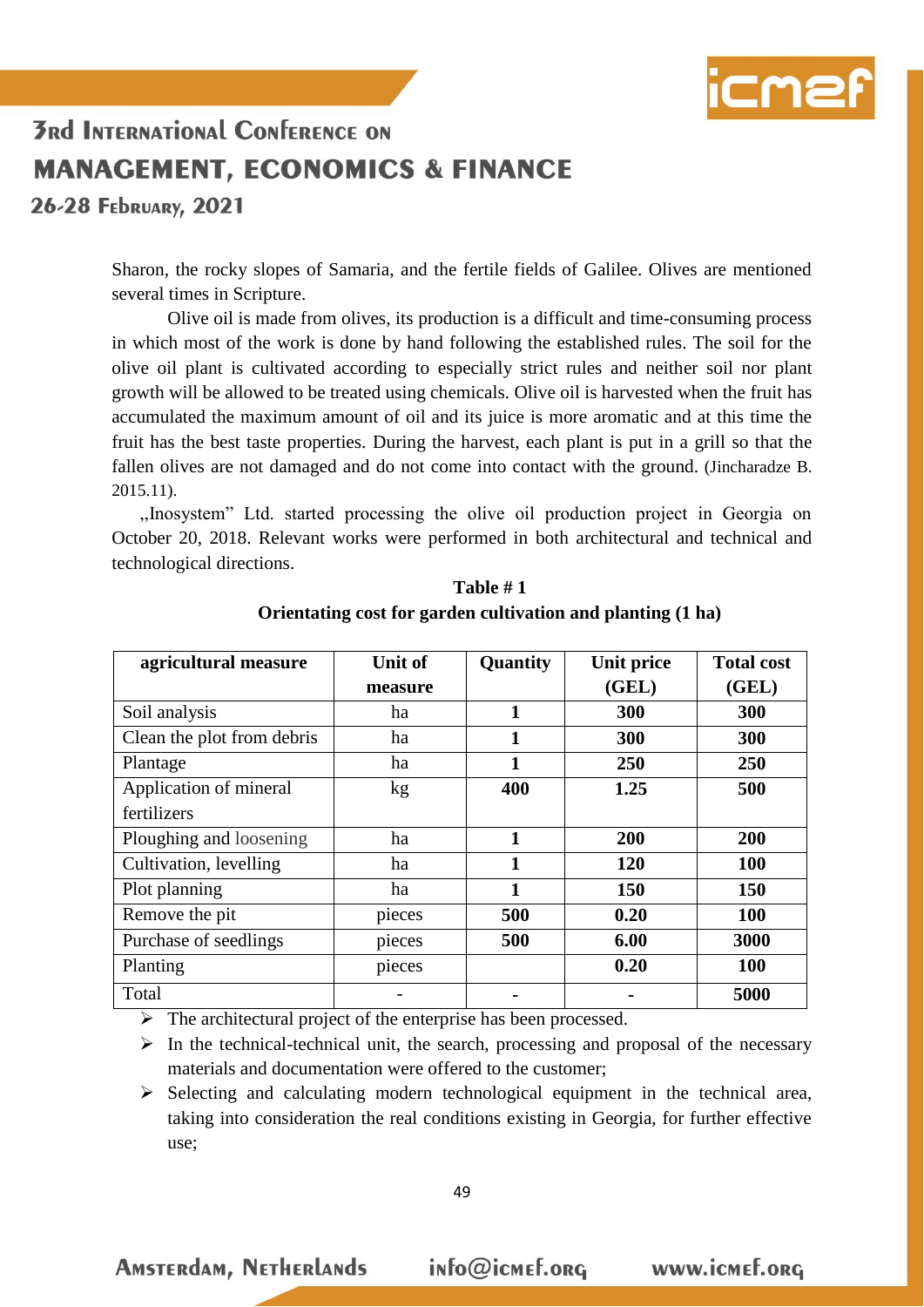

26-28 FEDRUARY, 2021

- $\triangleright$  Technological component Selection of new innovative technologies in accordance with the selected technological equipment, resulting in the production of products produced as comparable to the local market, as well as in the production of foreign products.
- $\triangleright$  Finding and processing standard documentation for practical implementation strict compliance with the technological process parameters that ultimately ensures high quality products and human consumption of food;
- $\triangleright$  As soon as the harvest takes place, it will be quick to put it in the mill as soon as the best quality olive oil is obtained.
	- Technological process of olive oil production;
- $\triangleright$  Supply of olive oil in the mill;
- $\triangleright$  When entering the mill, the fruit passes through the ventilation zone where the leaves flow through the flow of air;
- $\triangleright$  Sorting of fruits according to quality;
- $\triangleright$  Washing with water;
- $\triangleright$  Pulling the stone wheels with cold pressing method. In the production of olive oil the temperature should be no more than 35 °.

There are two methods of pressing, which are most commonly used in traditional.

1 method - In the traditional method of pressing, the crushed Olive porridge is placed in small rounded baskets, which are held on each other and is pressed from the top. Compared with water, the oil of the density of oil is separated from the water.

| Indicative estimate of the works to be carried out in the first year |                               |  |  |
|----------------------------------------------------------------------|-------------------------------|--|--|
| agricultural measure                                                 | Cost of products and services |  |  |
|                                                                      | (GEL)                         |  |  |
| Watering 5 times                                                     | 150                           |  |  |
| Purchase and apply nitrogen fertilizers 2 times                      | 300                           |  |  |
| Treatment with insecticides and fungicides 5 times                   | 800                           |  |  |
| Hoeing the soil 2 times                                              | 500                           |  |  |
| Purchase and apply herbicides 2 times                                | 350                           |  |  |
| Mowing 5 times                                                       | 200                           |  |  |
| Total                                                                | 2300                          |  |  |

#### **Indicative income received from a full-fledged garden (1ha)**

| <b>Culture</b> | Number of<br>roots $(1 ha)$ | <b>Harvest 1</b><br>tree (kg) | <b>Harvest</b> (on<br>$1$ ha) | of fruit | Price of 1 kg   Total income<br>(GEL) |
|----------------|-----------------------------|-------------------------------|-------------------------------|----------|---------------------------------------|
|                |                             |                               |                               | (GEL)    |                                       |

**AMSTERdAM, NETHERLANDS**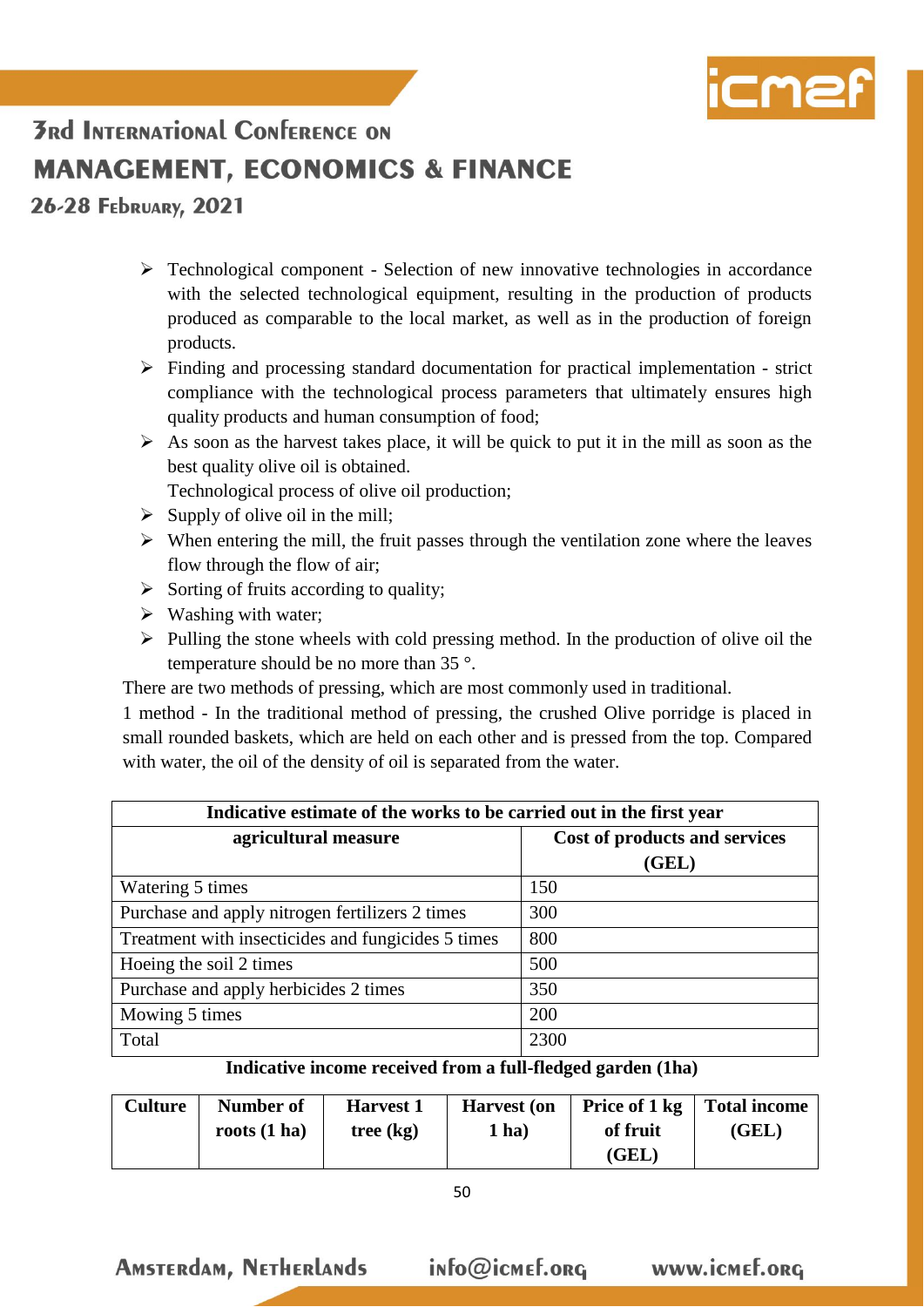

26-28 FEDRUARY, 2021

| <b>Culture</b> | 500 |                                                                                                | .2500 | 1,20 | 5000 |
|----------------|-----|------------------------------------------------------------------------------------------------|-------|------|------|
|                |     | The II method is modern, contrifused, where the effect of contrifused force is obtained by the |       |      |      |

The II method is modern, centrifuged, where the effect of centrifugal force is obtained by the same result. (Production of the first Georgian olive oil started in Sighnaghi, [Online].13)

After delaying the oil, the final product-unrefined olive oil is obtained. The oil obtained by this method is a bit bitter, which proves that it is made from fresh olives without filtration, which retains its natural properties. Although the production (receipt) of unrefined olive oil is relatively simple and has not changed over the centuries, the highest quality olive oil can be still obtained by the centuries-old method - only in accordance with the strictly observed rules, after the express, the oil is carefully inspected according to the standard indicators, after which it is determined which category the obtained product belongs to. Oil that does not fall into the highest category, it is subject to refining. Refining- this is the process of purifying an oil from various impurities and acids. Dregs (mass), which will remain after expressing olive, is subjected to re-processing by chemical and heat treatment method, resulting so-called oil is ibtained from olive dregs. Others also grow this fruit in Kakheti. Many natural and legal entities are involved in this business: too many people have olive gardens in Dedoplistskaro, Kvareli, Telavi. Companies also buy products from them and increase the quantity in this way. (L. Mikava. 2014.9)

The expansion of olive plantations will become a source of additional employment and creat stimulate development for the region. Increasing olive oil production will create new jobs.

Years ago, representatives of the diaspora in different countries, who had contact with Georgia from Turkey, the Netherlands, came up with the idea to revive olive production in Georgia. The Patriarch of Georgia blessed this work, he always said that olives would definetly grow well in Georgia. These families brought about ten experienced experts to Georgia, who began to study the soil and temperature in Georgia. 250,000 olive seedlings were imported, olives were planted almost all over Georgia: in Baghdadi, Ozurgeti, Kakheti, etc. This initiative was facilitated by the favorable tax environment, these firms pay about 50% of the profits to the state tax system in the same Netherlands and Turkey. In Georgia, the support of the current state is reflected in the fact that if you reinvest the profit, the profit tax is almost zero, this is the biggest support from the state. (Bitsadze M. 2020. 3)

It all started with 10 000 seedlings, which were cared for for 5-6 years, then they got the first Georgian olive, gradually planted additional seedlings, cultivated a plantation and finally, decided to build an olive processing plant.

Olive seedlings grow 10-12 centimeters higher in Georgia than in Turkey. As for the fruit, the skin is thinner and the stone is smaller, which indicates the quality of the olives. Georgia has shown the world that it can produce the highest quality olives and olive oil. As for the olive as a raw material, according to the world data, from 4-5 kg comes out about 1

51

**AMSTERdAM, NETHERLANDS**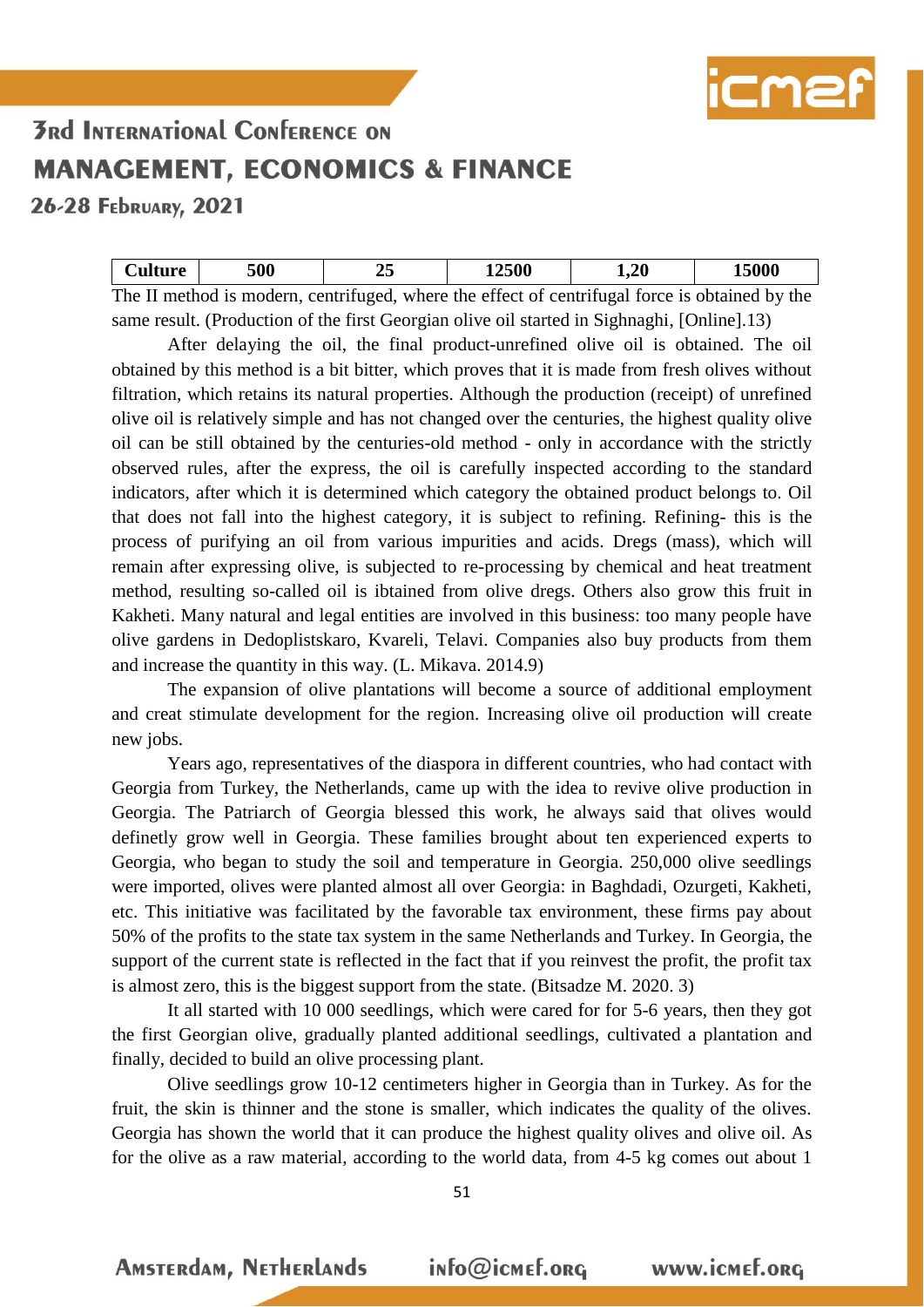

26-28 FEDRUARY, 2021

liter of oil, and from 3 kg olives grown in Georgia - 1 liter. This is a pretty good and impressive result. (T. Iobashvili. 2015.8)

Georgia imports 200 tons of olive oil a year and it is the second or third grade olive oil. Georgian enterprise is going to bring products to the market at a rather low price and the quality of the product is much higher compared to the imported product. Popularization of brand is also important. A small number of products will be brought in on the market, but with high quality. If a Turkish company sells a liter of oil for about 30 dollars, Georgianmade oil will cost 10 dollars (Bitsadze M. 2020. 3)

Tbilisi (GBC) - Olive processing has started in Georgia. The company "Georgian Olive" has opened the first olive processing plant equipped with modern technologies in the village of Sakobo, Sighnaghi Municipality. The "Georgian Olive Company" has oil-gardens on 300 hectares in Dedoplistskaro and Sighnaghi districts. The plant was built with Dutch-Turkish investment and in cooperation with the Agricultural Project Management Agency within the "Agricultural Products Processing and Storage Enterprises Co-financing" program (345 800 USA dollars). A total investment cost is up to 5 million GEL. ("Preferential Agro Credit Program" 2014.6).

The olive plant is equipped with ultra-modern technologies, which gives opportunity to produce high quality competitive Georgian products. Productivity of plant enables to produce several hundred tons (10 tons per hour) of the highest quality olive oil of olive marinade and extra virgin. Olives grown in Georgia will be used as raw materials. The products are designed for both the local market and for export. The target markets are the Transcaucasian countries, America, Europe and the CIS area. Working on the project started 7 years ago with the support of the Patriarch and the Georgian Diaspora. The companies "Georgian Olive" and "Geo Olive" invested several million in the project, as a result, an olive plantation, 250 thousand olive seedlings, were planted on 300 hectares. The company will process the first harvest of Georgian olives in its own enterprise. This is a unique case to offer a Georgian product to the customer, both inside the country and to export it.( A. Tsertsvadze. 2015.7)

This is a diaspora investment, our compatriot who left Georgia has invested and planted olive gardens, in total there are more than 200 hectares. A processing enterprise was opened here in Kakheti region. It employs more than 1 00 people and produces organic, biologically pure olive oil as well as packaged olives. Through agricultural promotion programs, they have funded a number of interesting projects in the region.

The company pours two types of olive oil (black and white) in 250, 500, 750 gram glass jars and 5, 10 and 18 liter tin cans, to the highest standards, using cold pressing technology.

52

**AMSTERdAM, NETHERLANDS**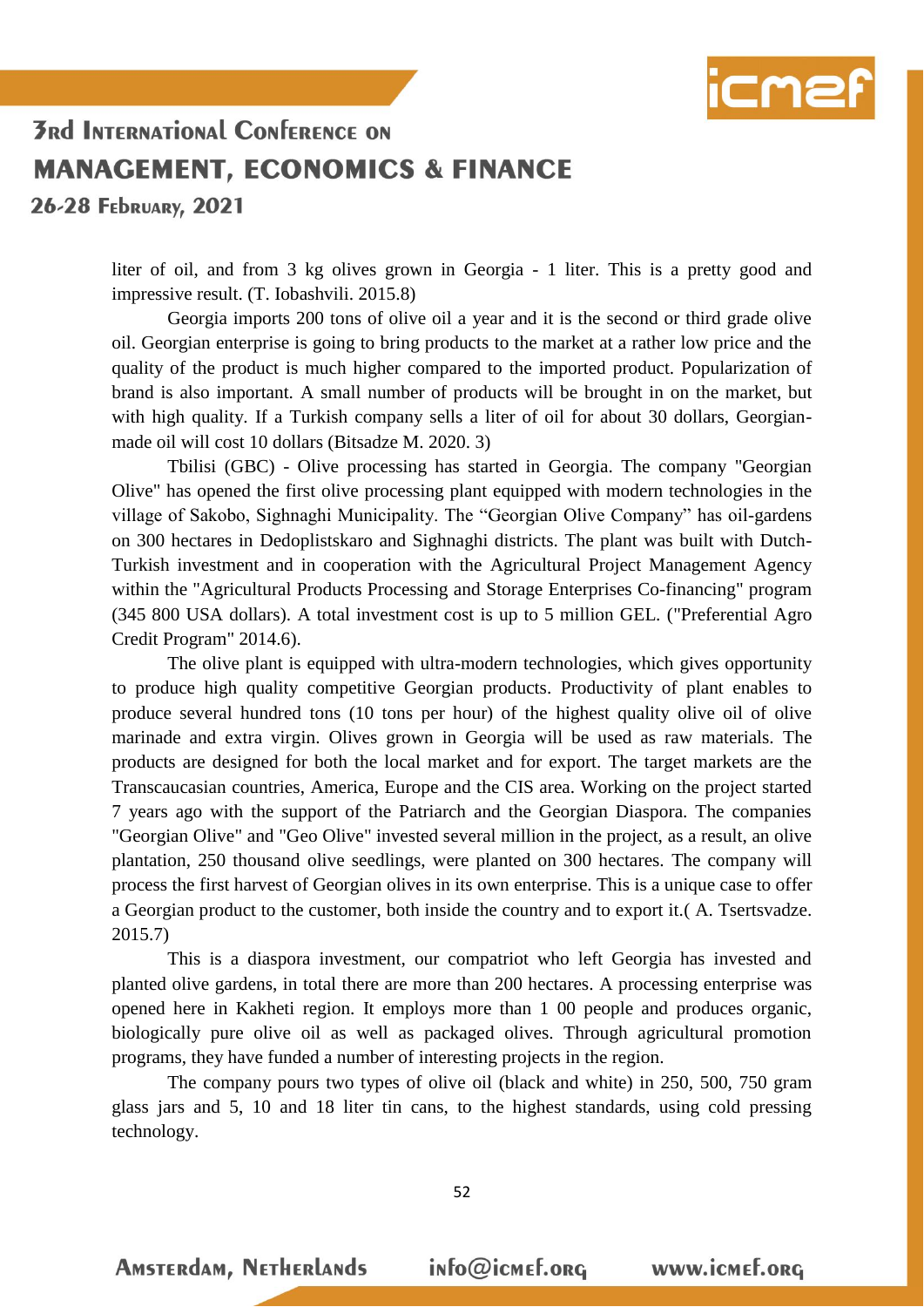

26-28 FEDRUARY, 2021

The company plans to produce 30 tons of olive oil in 2019, which it will sell in the local market in the first stage and intend to export in the future.

250 grams of olive oil costs 8 GEL, 500 grams 13 GEL, and 750 grams 16 GEL. Georgian olive oil will be sold in 5 liter tin jars for 95 GEL, 10 liter for 175 GEL and 18 liter for 300 GEL. ("Georgian Olive" oil is already on sale. [Online]. 14)

On May 25, 2019, the products first entered the Carrefour chain of stores, AgroHub, Nikora and other stores selling Georgian products. In addition to olive oil, olive marinade is also produced. At the moment, only imported products are sold on the market. The price is low compared to the imported one, and the quality is high. Due to the quantity, the oil will be sold only in Georgia. They also plan to export next year's harvest to the Transcaucasia. At the moment, the plant is making olive marinade, which will appear for sale on the market in a month.

Export is one of the important steps of the enterprise. Their goal is to enter the market of America, Europe, Russia and other countries. They also work in marketing and PR and try to study the market, tax and transportation systems of the countries where they intend to export their products. (Georgian olives double the investment and prepare to enter world markets. [Online]. 15)

In 2018, within the framework of the business visit of the Georgian "Partnership Fund" to China, a formal agreement was reached with the largest investment company in China regarding the export of Georgian olives. On the exhibition held within the framework of the International Business Forum in Jiangxi Province, in which Georgian entrepreneurs participated with the support of the "Partnership Fund", aroused great interest in Georgian natural products from Chinese importing companies, including Georgian olive oil. There is a demand for Georgian olives in the Chinese market - this is a very happy event. Negotiations with the Chinese have been going on for a long time and we will probably export the first products soon. This is the first country where Georgian olives will be exported. Serious orders have been received from this country and cooperation with them creates a serious prospect for the development of this field. Demand for Georgian olive oil is high, and export production resources are small at this stage. That is why the company additionally plans to cultivate plantations and increase production.

#### **Conclusion**

In 2019, Georgia became the President Country of the International Olive Council. Within the framework of 60th anniversary meeting of the International Olive Council held in Madrid, Georgia was officially named as a President of the organization. The meeting was attended by the Georgian delegation, which included the Executive Director of the "Partnership Fund". Membership of Georgia of the International Olive Council and its election as the President Country of the Council means new opportunities for the country to develop this field, as in

53

**AMSTERdAM, NETHERLANDS**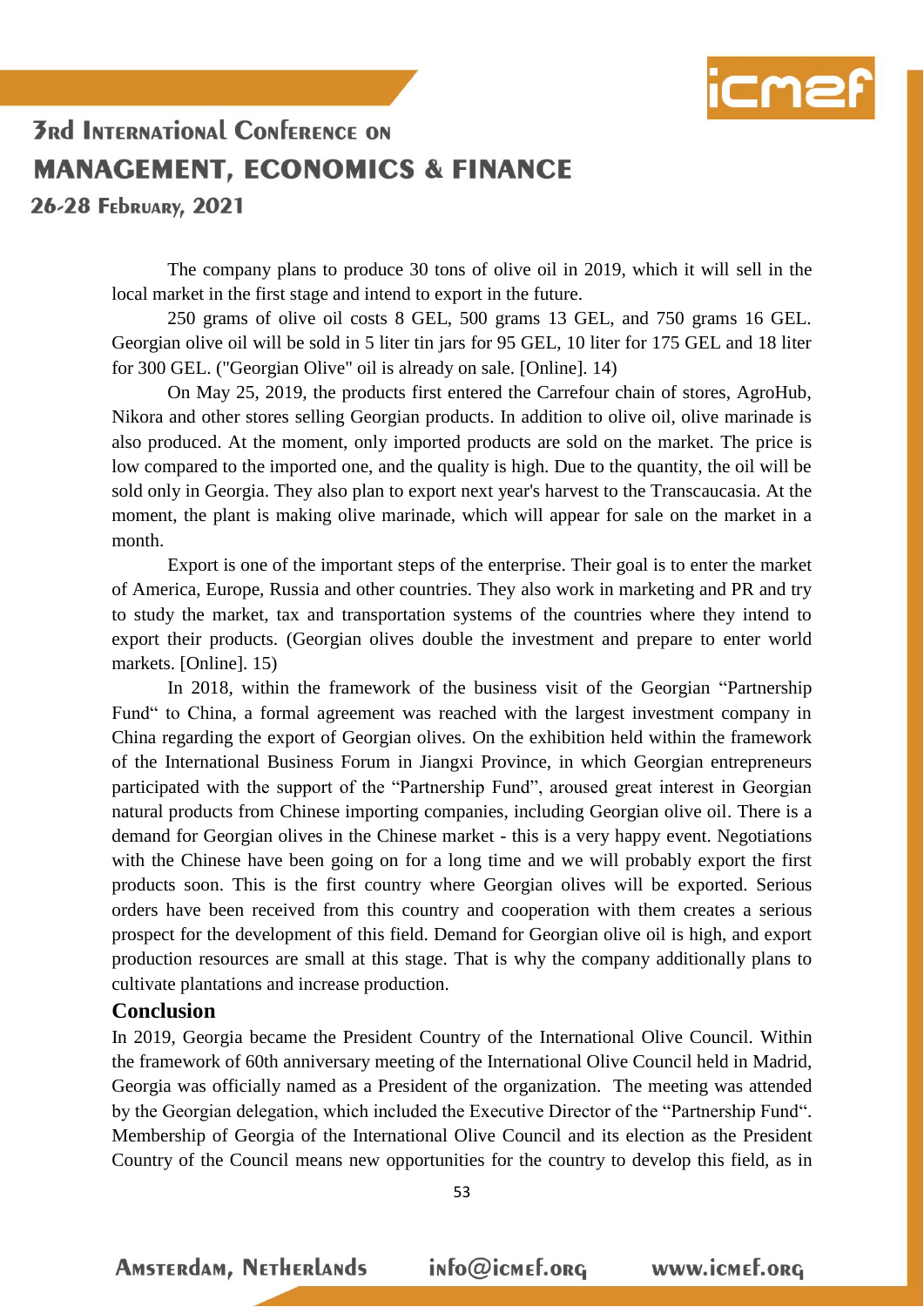

26-28 FEDRUARY, 2021

the direction to share the many years experience of the member countries of the Council, as to increase the dementions of olive production and export potential of the country, also to attract investment in this field. The "Partnership Fund" plans to actively support the expansion of Georgian olive production and export growth. The International Olive Council may take measures for to consult and cooperate with the United Nations and its specialized agencies, in particular the United Nations Conference on Trade and Development, other relevant intergovernmental organizations, and international and regional organizations. Such measures may include concluding cooperation agreements with financial institutions. Members undertake obligation to present and submit to the International Olive Council all kinds of statistic information, data and documentation which it needs to perform its functions under this Agreement, in particular any information that it will require for to create view about preparation of a balance sheet for olive oils, oils obtained from pressed olive and table olives and members' national policies connected to olive products. Hopefully, Georgian products will be liked by other countries as well, export potential of Georgia will increase, and what is most important, Georgia will be marked on the world map as an olive-producing country. Georgian olives are especially attractive for export markets due to their high quality and low acidity.

#### **Bibliography:**

- 1. B. Jincharadze, Why are investments declining in agriculture? Newspaper Banks and Finance. April 2 # 526. Tb. 2018. p.9.
- 2. M.Gelashvili, Economic Growth and Investments. Monograph. Tb. 2018. p. 162
- 3. M. Bitsadze, "Georgian Olive" starts producing green and black olives. [https://bm.ge/ka/article/quotqartuli-zetisxili-mwvane-da-shavi-zetisxilis](https://bm.ge/ka/article/quotqartuli-zetisxili-mwvane-da-shavi-zetisxilis-warmoebas-iwyebs-/24932)[warmoebas-iwyebs-/24932](https://bm.ge/ka/article/quotqartuli-zetisxili-mwvane-da-shavi-zetisxilis-warmoebas-iwyebs-/24932) seen 23.11.2020
- 4. American investments in agriculture. Newspaper-"Kviris Palitra". # 24. June 11- 17. Tb. 2017. p.2
- 5. B. Jincharadze, Foreign investments in agriculture. Newspaper Banks and Finance. # 415. Tb. 2015 July 13. P.11
- 6. Development of 74 new and more than 500 existing enterprises under the "Preferential Agro Credit Program". Newspaper 1 "Kviris Palitra". # 29 Tb. 2014 July 14. P. 14
- 7. A. Tsertsvadze, "Foreign direct investments as the most important source of financial capital inflow in Georgia." Magazine-New Economist. Tb. 2015. p. 44- 46.

**AMSTERdAM, NETHERLANDS** 

info@icmef.org